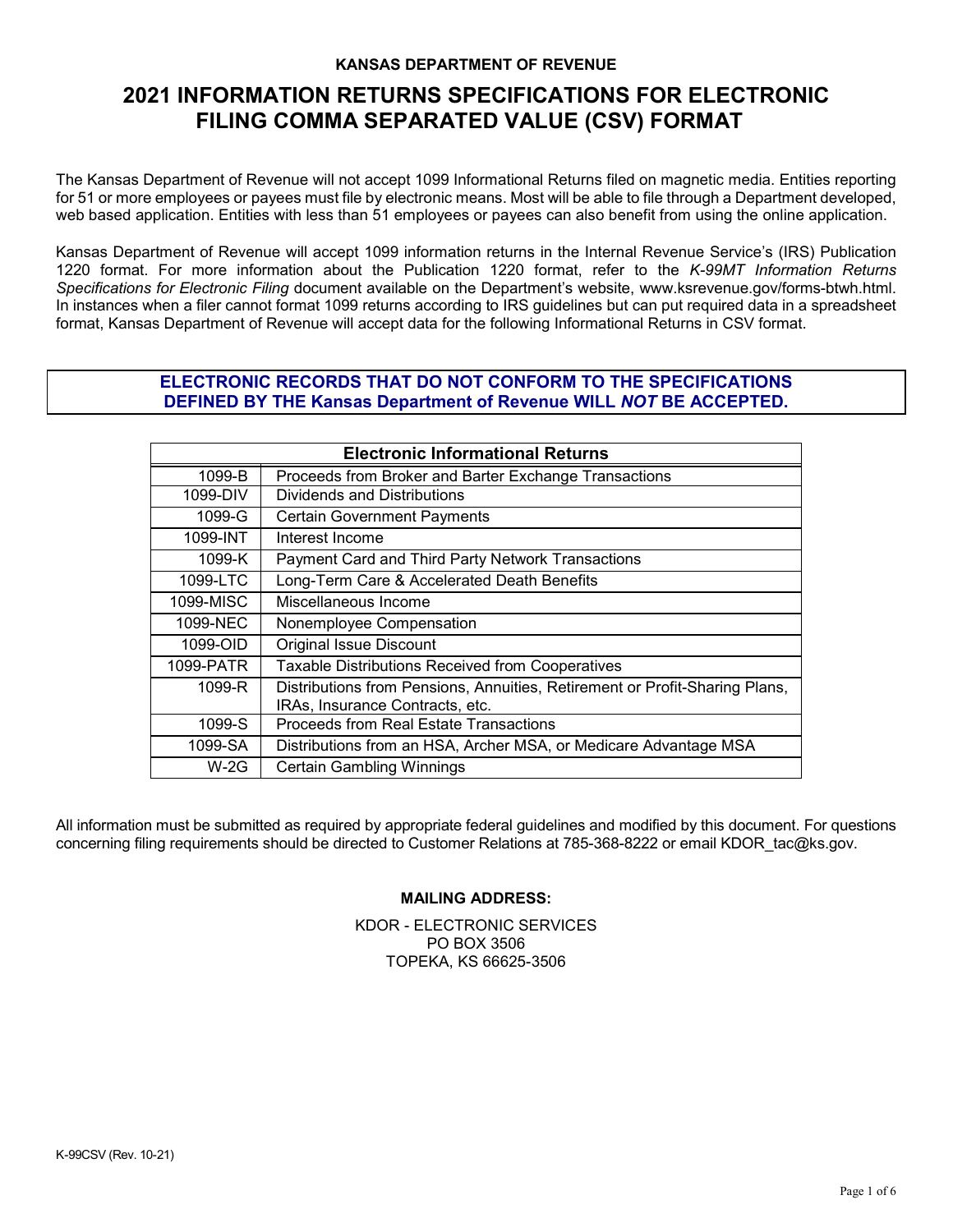# **1099 Information Applicable to All Types**

| 1099 General Information - State of Kansas (Detail) |                                |                   |                                                                                                                      |  |  |
|-----------------------------------------------------|--------------------------------|-------------------|----------------------------------------------------------------------------------------------------------------------|--|--|
| Column#                                             | <b>Field Name (* Required)</b> | <b>Field Type</b> | <b>Description</b>                                                                                                   |  |  |
| 1                                                   | Form_Type*                     | Alphanumeric      | Form type should be "1099B", "1099DIV", etc.                                                                         |  |  |
| $\overline{c}$                                      | Payer_SSN_FEIN*                | Alphanumeric      | Payer/Filer's Employer Identification Number<br>(Maximum of 9 characters)                                            |  |  |
| 3                                                   | Payer_Last_Name*               | Alphanumeric      | Payer/Filer's Last Name or Business Name<br>(Maximum of 57 characters)                                               |  |  |
| 4                                                   | Payer Middle Name              | Alphanumeric      | Payer/Filer's Middle Name (Maximum of 15 characters)                                                                 |  |  |
| 5                                                   | Payer First Name               | Alphanumeric      | Payer/Filer's First Name (Maximum of 15 characters)                                                                  |  |  |
| 6                                                   | Payer Suffix                   | Alphanumeric      | Payer/Filer's Suffix(Maximum of 4 characters)                                                                        |  |  |
| 7                                                   | Payer Street1*                 | Alphanumeric      | Payer/Filer's Street Address, Line 1<br>(Maximum of 40 characters)                                                   |  |  |
| 8                                                   | Payer_Street2                  | Alphanumeric      | Payer/Filer's Street Address, Line 2<br>(Maximum of 40 characters)                                                   |  |  |
| 9                                                   | Payer_City*                    | Alphanumeric      | Payer/Filer's City(Maximum of 40 characters)                                                                         |  |  |
| 10                                                  | Payer State*                   | Alphanumeric      | Payer/Filer's State(Must be 2 characters)                                                                            |  |  |
| 11                                                  | Payer_Zip*                     | Alphanumeric      | Payer/Filer's Zip Code (9 digit zip, if known, without hyphen. ##########)                                           |  |  |
| 12                                                  | Payer Phone*                   | Alphanumeric      | Payer/Filer's Phone Number (10-15 digit phone number, if known,<br>without hyphen. ###########                       |  |  |
| 13                                                  | Payer Country Code             | Alphanumeric      | Payer/Filer's County Code(2 characters)                                                                              |  |  |
| $\overline{14}$                                     | Recipient SSN FEIN*            | Alphanumeric      | Recipient/Policyholder/Transferor's Employer Identification Number<br>(Maximum of 9 characters)                      |  |  |
| $\overline{15}$                                     | Recipient_Last_Name*           | Alphanumeric      | Recipient/Policyholder/Transferor's Last Name or Business Name<br>(Maximum of 57 characters)                         |  |  |
| 16                                                  | Recipient_Middle_Name          | Alphanumeric      | Recipient/Policyholder/Transferor's Middle Name<br>(Maximum of 15 characters)                                        |  |  |
| $\overline{17}$                                     | Recipient First Name           | Alphanumeric      | Recipient/Policyholder/Transferor's First Name<br>(Maximum of 15 characters)                                         |  |  |
| 18                                                  | Recipient Suffix               | Alphanumeric      | Recipient/Policyholder/Transferor's Suffix<br>(Maximum of 4 characters)                                              |  |  |
| 19                                                  | Recipient Street1*             | Alphanumeric      | Recipient/Policyholder/Transferor's Street Address, Line 1 (Maximum<br>of 40 characters)                             |  |  |
| 20                                                  | Recipient_Street2              | Alphanumeric      | Recipient/Policyholder/Transferor's Street Address, Line 2 (Maximum<br>of 40 characters)                             |  |  |
| 21                                                  | Recipient_City*                | Alphanumeric      | Recipient/Policyholder/Transferor's City<br>(Maximum of 40 characters)                                               |  |  |
| $\overline{22}$                                     | Recipient State*               | Alphanumeric      | Recipient/Policyholder/Transferor's State<br>(Must be 2 characters)                                                  |  |  |
| 23                                                  | Recipient Zip*                 | Alphanumeric      | Recipient/Policyholder/Transferor's Zip Code (9 digit zip, if known,<br>without hyphen. ##########)                  |  |  |
| 24                                                  | Recipient_Phone*               | Alphanumeric      | Recipient/Policyholder/Transferor's Phone Number (10-15 digit phone<br>number, if known, without hyphen. ########### |  |  |
| $\overline{25}$                                     | Recipient_Country_Code         | Alphanumeric      | Recipient/Policyholder/Transferor's Country Code (2 characters)                                                      |  |  |

# **FORM TYPE (1099B)**

|    | 1099-B Proceeds from Broker and Barter Exchange Transactions - State of Kansas (Detail) |                   |                                                                    |  |
|----|-----------------------------------------------------------------------------------------|-------------------|--------------------------------------------------------------------|--|
|    | Column #Field Name (* Required)                                                         | <b>Field Type</b> | <b>Description</b>                                                 |  |
| 26 | Account Number                                                                          | Alphanumeric      | Max of 50 characters                                               |  |
| 27 | Business Name*                                                                          | Alphanumeric      | Business Name (Maximum of 57 characters)                           |  |
| 28 | 1c Date Sold or Disposed                                                                | Date              | Date Sold or Disposed (YYYYMMDD)                                   |  |
| 29 | 1d Proceeds*                                                                            | Numeric or Null   | Proceeds (####.##)                                                 |  |
| 30 | 13 Bartering*                                                                           | Numeric or Null   | Bartering (####.##)                                                |  |
| 31 | 4 Federal Income Tax                                                                    | Numeric or Null   | Federal Income Tax Withheld (####.##)                              |  |
| 32 | 1a Description                                                                          | Alphanumeric      | Description (Maximum of 39 characters)                             |  |
| 33 | 8 Profit or Loss 2015                                                                   | Numeric or Null   | Profit or Loss Realized in 2015 (####.##)                          |  |
| 34 | 9 Unrealized Profit 2013                                                                | Numeric or Null   | Unrealized Profit or Loss on Open Contracts - 12/31/2013 (####.##) |  |
| 35 | 10 Unrealized Profit 2015                                                               | Numeric or Null   | Unrealized Profit or Loss on Open Contracts - 12/31/2015 (####.##) |  |
| 36 | 11_Aggregate_Profit                                                                     | Numeric or Null   | Aggregate Profit or Loss (####.##)                                 |  |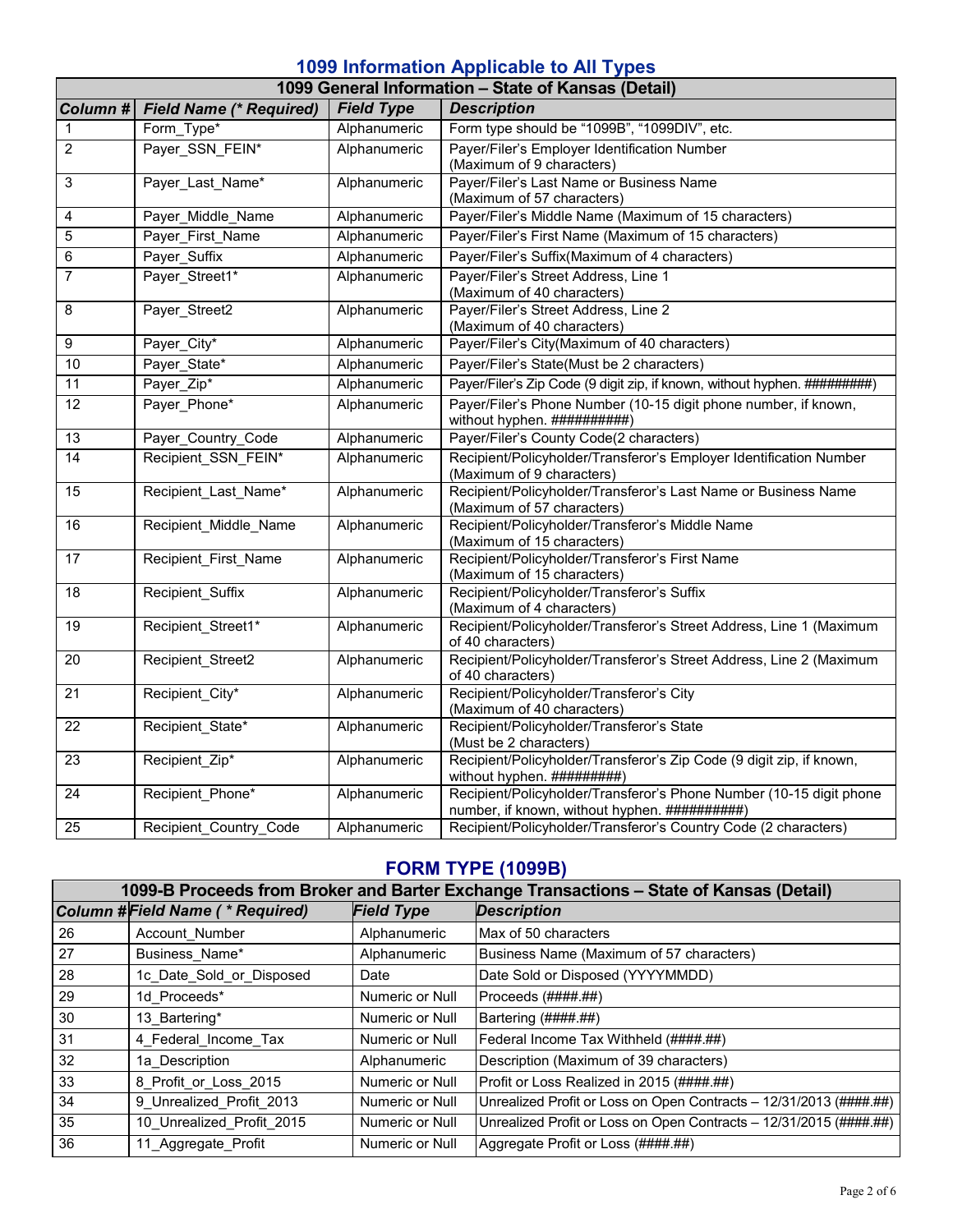### **FORM TYPE (1099DIV)**

|          | 1099-DIV Dividends and Distributions - State of Kansas (Detail) |                   |                                           |  |
|----------|-----------------------------------------------------------------|-------------------|-------------------------------------------|--|
| Column # | <b>Field Name (* Required)</b>                                  | <b>Field Type</b> | <b>Description</b>                        |  |
| 26       | Account Number                                                  | Alphanumeric      | Max of 50 characters                      |  |
| 27       | 1a Total Ordinary Dividends*                                    | Numeric or Null   | Total Ordinary Dividends (####.##)        |  |
| 28       | 1b_Qualified_Dividends                                          | Numeric or Null   | Qualified Dividends (####.##)             |  |
| 29       | 2a Total Cap Gains*                                             | Numeric or Null   | Total Capital Gains Distributed (####.##) |  |
| 30       | 2d Collectibles Gain                                            | Numeric or Null   | Collectibles (28%) Gain (####.##)         |  |
| 31       | 3 Non Dividend*                                                 | Numeric or Null   | Nondividend Distributions (####.##)       |  |
| 32       | 4 Fed_Income_Tax                                                | Numeric or Null   | Federal Income Tax Withheld (####.##)     |  |
| 33       | 5 Investment Expenses                                           | Numeric or Null   | Investment Expenses (####.##)             |  |
| 34       | 8 Cash Liquidation*                                             | Numeric or Null   | Informational (####.##)                   |  |
| 35       | 9_Noncash_Liquidation*                                          | Numeric or Null   | Informational (####.##)                   |  |
| 36       | Historical do not use                                           |                   |                                           |  |
| 37       | Historical do not use                                           |                   |                                           |  |
| 38       | Historical do not use                                           |                   |                                           |  |
| 39       | Historical do not use                                           |                   |                                           |  |
| 40       | <b>FATCA Indicator</b>                                          | Alphanumeric      | Filing indicator (Y, N or blank)          |  |

# **FORM TYPE (1099G)**

|    | 1099-G Certain Government Payments - State of Kansas (Detail) |                   |                                                                                           |  |
|----|---------------------------------------------------------------|-------------------|-------------------------------------------------------------------------------------------|--|
|    | Column # Field Name (* Required)                              | <b>Field Type</b> | <b>Description</b>                                                                        |  |
| 26 | Account Number                                                | Alphanumeric      | Max of 50 characters                                                                      |  |
| 27 | 1 Unemployment Comp*                                          | Numeric or Null   | Unemployment Compensation (####.##)                                                       |  |
| 28 | 2 State and Local Tax*                                        | Numeric or Null   | State or Local Income tax Refunds, Credits, or Offsets (####.##)                          |  |
| 29 | 3 Tax Year                                                    | Date              | Box 2 Amount Tax Year (YYYY)                                                              |  |
| 30 | 4 Fed Income Tax                                              | Numeric or Null   | Federal Income Tax Withheld (####.##)                                                     |  |
| 31 | 5 ATAA*                                                       | Numeric or Null   | ATAA Payments (####.##)                                                                   |  |
| 32 | 6 Taxable Grants*                                             | Numeric or Null   | Taxable Grants (####.##)                                                                  |  |
| 33 | 7 Ag Payments*                                                | Numeric or Null   | Agriculture Payments (####.##)                                                            |  |
| 34 | 8 Trade or Business                                           | Alpha             | Check if Box 2 is Trade or Business Income (Enter "Y" for yes or<br>"N" or blank for no.) |  |

# **FORM TYPE (1099INT)**

| 1099-INT Interest Income - State of Kansas (Detail) |                                  |                   |                                                               |
|-----------------------------------------------------|----------------------------------|-------------------|---------------------------------------------------------------|
|                                                     | Column # Field Name (* Required) | <b>Field Type</b> | <b>Description</b>                                            |
| -26                                                 | Account Number                   | Alphanumeric      | Max of 50 characters                                          |
| 27                                                  | Interest Income*                 | Numeric or Null   | Interest Income $(\# \# \# \# \# \#)$                         |
| -28                                                 | 3 Interest On US Bonds           | Numeric or Null   | Interest on US Savings Bonds and Treas. Obligations (####.##) |
| 29                                                  | 4 Fed Tax Withheld               | Numeric or Null   | Federal Income Tax Withheld (####.##)                         |
| $\overline{30}$                                     | Historical Do Not Use            |                   |                                                               |
| 31                                                  | Historical Do Not Use            |                   |                                                               |
| $\overline{32}$                                     | <b>FATCA Indicator</b>           | Alphanumeric      | Filing indicator (Y, N or blank)                              |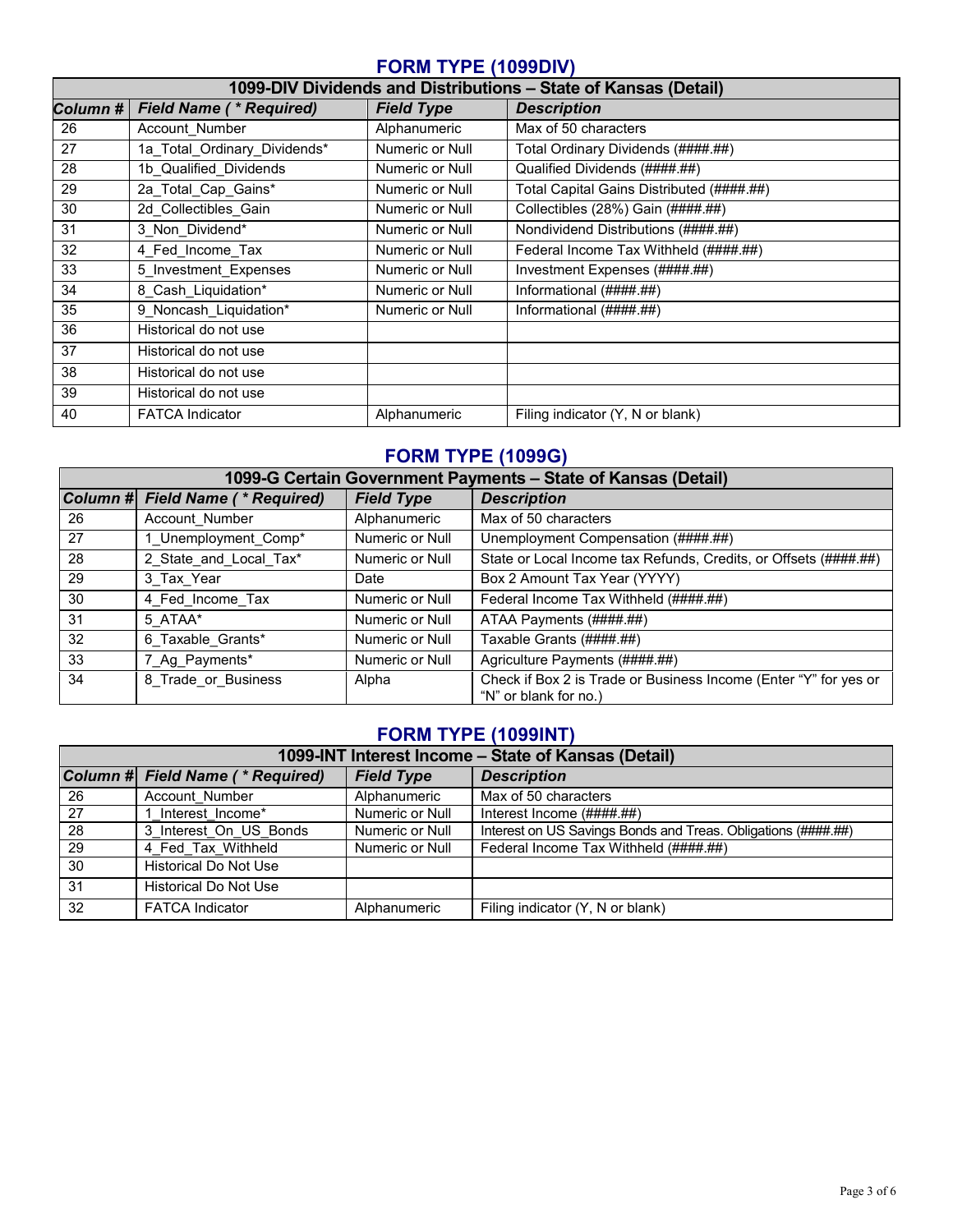### **FORM TYPE (1099K)**

|                 |                                |                   | 1099-K Payment Card and Third Party Network Transactions - State of Kansas (Detail) |
|-----------------|--------------------------------|-------------------|-------------------------------------------------------------------------------------|
| Column #        | <b>Field Name (* Required)</b> | <b>Field Type</b> | <b>Description</b>                                                                  |
| 26              | Account Number                 | Alphanumeric      | Max of 50 characters                                                                |
| 27              | 1a_Gross_Amt_Pay-Card          | Numeric or Null   | Gross amount of payment card/third party network transactions<br>(H# # # # ##)      |
| 28              | 1b Card Not Prs Trnsctn        | Numeric or Null   | Card Not Present transactions (####.##)                                             |
| 29              | 2 Merchant Category            | <b>Numeric</b>    | Merchant Category Code (####)                                                       |
| 30              | 3_Num_Paymt_Transactns         | <b>Numeric</b>    | Number of Payment Transactions (up to 13digits)                                     |
| 31              | 4 Fed Income                   | Numeric or Null   | Federal Income Tax Withheld (####.##)                                               |
| $\overline{32}$ | 5a Pmt January                 | Numeric or Null   | January Payment (####.##)                                                           |
| 33              | 5b Pmt February                | Numeric or Null   | February Payment (####.##)                                                          |
| 34              | 5c_Pmt_March                   | Numeric or Null   | March Payment (####.##)                                                             |
| 35              | 5d Pmt April                   | Numeric or Null   | April Payment (####.##)                                                             |
| 36              | 5e_Pmt_May                     | Numeric or Null   | May Payment (####.##)                                                               |
| $\overline{37}$ | 5f Pmt June                    | Numeric or Null   | June Payment (####.##)                                                              |
| 38              | 5g Pmt July                    | Numeric or Null   | July payment (####.##)                                                              |
| 39              | 5h_Pmt_August                  | Numeric or Null   | August Payment (####.##)                                                            |
| 40              | 5i Pmt September               | Numeric or Null   | September Payment (####.##)                                                         |
| 41              | 5j Pmt October                 | Numeric or Null   | October Payment (####.##)                                                           |
| 42              | 5k Pmt November                | Numeric or Null   | November Payment (####.##)                                                          |
| 43              | 51 Pmt December                | Numeric or Null   | December Payment (####.##)                                                          |
| 44              | 6_State_Name_1                 | Alphanumeric      | State Line 1 Maximum 50 characters                                                  |
| 45              | 7_State_No_1                   | Numeric or Null   | State Identification Number Line 1 (## - 20 for KS)                                 |
| 46              | 8 State Income 1               | Numeric or Null   | State Income Tax Withheld Line 1 (####.##)                                          |

## **FORM TYPE (1099LTC)**

|                         | 1099-LTC Long Term Care and Accelerated Death Benefits - State of Kansas (Detail) |                   |                                                                           |  |
|-------------------------|-----------------------------------------------------------------------------------|-------------------|---------------------------------------------------------------------------|--|
| $\vert$ Column# $\vert$ | <b>Field Name (* Required)</b>                                                    | <b>Field Type</b> | <b>Description</b>                                                        |  |
| 26                      | <b>SSN FEIN</b>                                                                   | Alphanumeric      | <b>Insured's Social Security Number</b><br>(Maximum of 9 characters)      |  |
| 27                      | Last Name                                                                         | Alphanumeric      | Insured's Last Name<br>(Maximum of 57 characters)                         |  |
| 28                      | Middle Name                                                                       | Alphanumeric      | Insured's Middle Name<br>(Maximum of 15 characters)                       |  |
| 29                      | First Name                                                                        | Alphanumeric      | Insured's First Name<br>(Maximum of 15 characters)                        |  |
| 30                      | <b>Suffix</b>                                                                     | Alphanumeric      | Insured's Suffix(Maximum of 4 characters)                                 |  |
| 31                      | Street1                                                                           | Alphanumeric      | Insured's Street Address, Line 1<br>(Maximum of 40 characters)            |  |
| 32                      | Street <sub>2</sub>                                                               | Alphanumeric      | Insured's Street Address, Line 2<br>(Maximum of 40 characters)            |  |
| 33                      | City                                                                              | Alphanumeric      | Insured's City(Maximum of 40 characters)                                  |  |
| 34                      | State                                                                             | Alphanumeric      | Insured's State(Must be 2 characters)                                     |  |
| 35                      | Zip                                                                               | Alphanumeric      | Insured's Zip Code<br>(9 digit zip, if known, without hyphen. ##########) |  |
| 36                      | Country Code                                                                      | Alphanumeric      | Insured's County Code(2 characters)                                       |  |
| 37                      | Account Number                                                                    | Alphanumeric      | (Maximum 50 Characters)                                                   |  |
| 38                      | 1_Gross_Long_Term_Care_Benefits*                                                  | Numeric or Null   | Gross Long-Term Care Benefits Paid (####.##)                              |  |
| 39                      | 2 Death Benefits*                                                                 | Numeric or Null   | Accelerated Death Benefits Paid (####.##)                                 |  |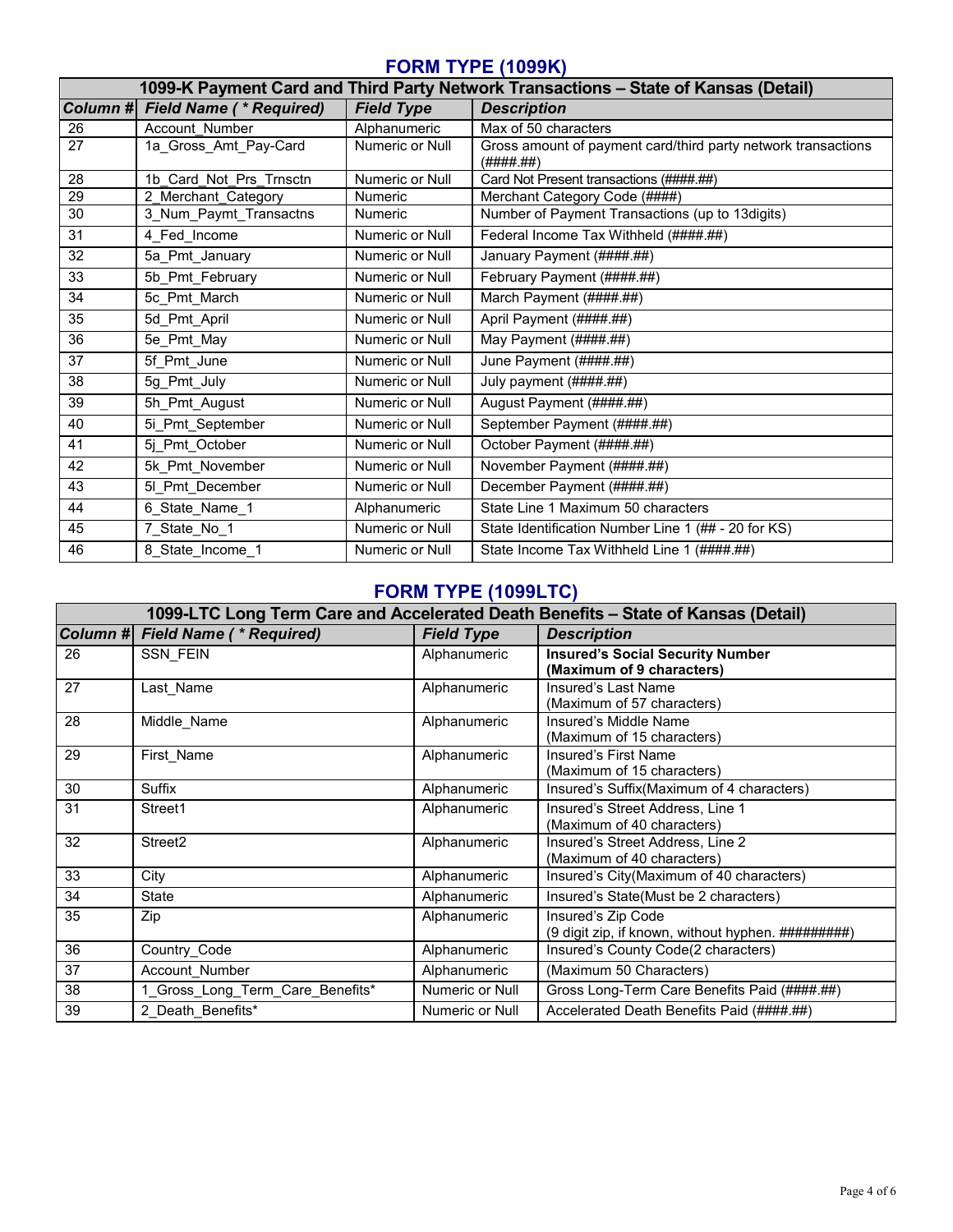#### **FORM TYPE (1099MISC)**

|         | 1099-MISC Miscellaneous Income - State of Kansas (Detail) |                   |                                                                                                                                                  |  |
|---------|-----------------------------------------------------------|-------------------|--------------------------------------------------------------------------------------------------------------------------------------------------|--|
| Column# | <b>Field Name (* Required)</b>                            | <b>Field Type</b> | <b>Description</b>                                                                                                                               |  |
| 26      | Account Number                                            | Alphanumeric      | Max of 50 characters                                                                                                                             |  |
| 27      | 1 Rents*                                                  | Numeric or Null   | Rents (####.##)                                                                                                                                  |  |
| 28      | 2 Royalties*                                              | Numeric or Null   | Royalties (####.##)                                                                                                                              |  |
| 29      | 3 Other Income*                                           | Numeric or Null   | Other Income (####.##)                                                                                                                           |  |
| 30      | 4 Federal Income*                                         | Numeric or Null   | Federal Income Tax Withheld (#### ##)                                                                                                            |  |
| 31      | 5 Fishing Boat*                                           | Numeric or Null   | Fishing Boat Proceeds (#### ##)                                                                                                                  |  |
| 32      | 6 Med and Health*                                         | Numeric or Null   | Medical and Health Care Payments (####.##)                                                                                                       |  |
| 33      | 7 Direct Sale For Resale                                  | Numeric or Null   | Payer made direct sales of \$5,000 or more of consumer products to<br>a buyer (recipient) for resale (Enter "Y" for yes or "N" or blank for no.) |  |
| 34      | 8 Substitute Payments*                                    | Numeric or Null   | Substitute Payments in Lieu of Dividends or Interest (####.##)                                                                                   |  |
| 35      | 9 Crop Insurance                                          | Alphanumeric      | Crop Insurance Proceeds (####.##)                                                                                                                |  |
| 36      | 10 Gross Proceeds Attorney                                | Numeric or Null   | Gross Proceeds Paid to an Attorney (####.##)                                                                                                     |  |
| 37      | 12_Section_409A_Deferrl                                   | Numeric or Null   | Section 409A Deferrals (####.##)                                                                                                                 |  |
| 38      | 13 Excess Golden*                                         | Numeric or Null   | Excess Golden Parachute Payments (####.##)                                                                                                       |  |
| 39      | 14 Nonqual Def Compns                                     | Numeric or Null   | Nonqualified Deferred Compensation (####.##)                                                                                                     |  |
| 40      | 15 State Tax1                                             | Numeric or Null   | State Tax Withheld Line 1 (####.##)                                                                                                              |  |
| 41      | 16 State/Payers State Num1                                | Numeric or Null   | State/Payer's State Number; Line 1 (## - 20 for KS)                                                                                              |  |
| 42      | <b>FATCA Indicator</b>                                    | Alphanumeric      | Filing indicator (Y, N or blank)                                                                                                                 |  |

### **FORM TYPE (1099NEC)**

| 1099-NEC Nonemployee Compensation – State of Kansas (Detail) |                                  |                   |                                                     |
|--------------------------------------------------------------|----------------------------------|-------------------|-----------------------------------------------------|
|                                                              | Column # Field Name (* Required) | <b>Field Type</b> | <b>Description</b>                                  |
| 26                                                           | <b>Account Number</b>            | Alphanumeric      | Max of 50 characters                                |
| 27                                                           | Nonemployee_Compensation         | Numeric or Null   | Nonemployee Compensation (####.##)                  |
| 28                                                           | 4 Fed Income                     | Numeric or Null   | Federal Income Tax Withheld (####.##)               |
| 29                                                           | 5 State Tax Withhld 1            | Numeric or Null   | State Tax Withheld (####.##)                        |
| 30                                                           | 6 Payer State No 1               | Numeric or Null   | State/Payer's state number (## - 20 for KS)         |
| 31                                                           | 7 State Income 1                 | Numeric or Null   | State Income (####.##)                              |
| 32                                                           | FATCA File Rqrmt Ind             | Alphanumeric      | FATCA filing requirement indicator (Y, N, or blank) |

### **FORM TYPE (1099OID)**

| 1099-OID Original Issue Discount - State of Kansas (Detail) |                                  |                   |                                            |
|-------------------------------------------------------------|----------------------------------|-------------------|--------------------------------------------|
|                                                             | Column # Field Name (* Required) | <b>Field Type</b> | <b>Description</b>                         |
| 26                                                          | Account Number                   | Alphanumeric      | Max of 50 characters                       |
| 27                                                          | 1 original issue discount*       | Numeric or Null   | Original Issue Discount for 2007 (####.##) |
| 28                                                          | 2 other interest*                | Numeric or Null   | Other Periodic Interest (####.##)          |
| 29                                                          | 4 federal income                 | Numeric or Null   | Federal Income Tax Withheld (####.##)      |
| 30                                                          | 7 investment expenses            | Numeric or Null   | Investment Income (####.##)                |
| 31                                                          | Historical Do Not Use            |                   |                                            |
| 32                                                          | <b>Historical Do Not Use</b>     |                   |                                            |
| 33                                                          | <b>Historical Do Not Use</b>     |                   |                                            |
| 34                                                          | <b>FATCA Indicator</b>           | Alphanumeric      | Filing Indicator (Y, N or blank)           |